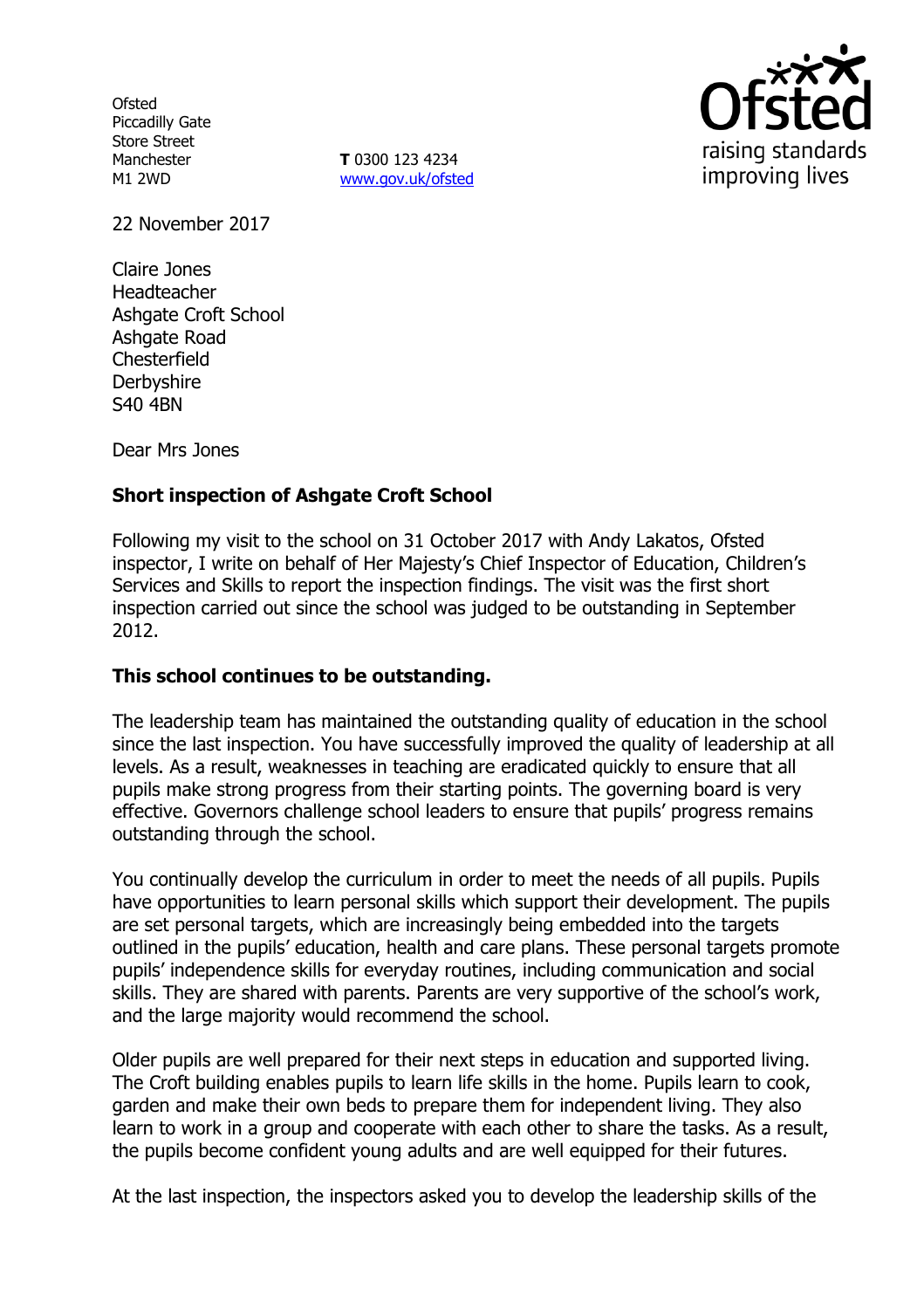

middle leaders. You have put in place a range of training opportunities which have given middle leaders the skills to improve the quality of teaching and learning. The leadership of communication is very strong. There are a range of techniques used to enable the pupils to express their views. Since the last inspection, middle leaders have been promoted to senior positions at the school or at other schools. Consequently, you have now put in place bespoke training to develop the new middle leaders. The capacity for further improvement is very strong. The very large majority of staff said that the school is extremely well led and managed.

Following this visit, I have asked that you further develop the teaching of phonics. You have already identified this as a priority and started to send teachers out to other schools to learn from good practice.

## **Safeguarding is effective.**

Leaders take prompt action if a concern is raised about a child. Staff are highly vigilant, know the pupils very well and report concerns as they arise. Staff attend a wide range of courses about safeguarding to ensure that there is a breadth of knowledge in the school. Leaders work well with a range of agencies, including social care, to keep pupils safe. A chronology sheet of all the actions that leaders have taken is kept at the front of each pupil's file. Files are securely stored.

The governing board checks closely that the school is following safeguarding procedures. The chair of the governing board, who is the link governor for safeguarding, attends training and completes an annual audit of the school's practice with school leaders. Following the audit, an action plan is developed and monitored at governing board meetings. The leadership team has ensured that all safeguarding arrangements are fit for purpose.

The recording of physical interventions is detailed and thorough. Leaders track the frequency of incidents in school and for individual pupils. Senior leaders are each responsible for a group of classes and monitor the behaviour patterns of pupils closely. When an incident has occurred with a pupil, staff complete a form which is then checked by leaders using the pupil's behaviour plan. If leaders do not feel that staff have used the strategies set out in a pupil's behaviour plan to manage the incident, they investigate further. Pupils' behaviour plans are sent home to allow parents to contribute. Behaviour plans and risks assessments are reviewed regularly if a pupil's behaviour is not improving. As a result of the actions that all staff take, the school is a very calm and orderly environment. Fixed-term exclusions are very low. The large majority of staff and parents feel that pupils' behaviour is managed well. All pupils who spoke with the inspectors said that staff manage pupils' behaviour well.

Pupils said that they can talk to someone in school if they are worried. They said that bullying has reduced following the work of the anti-bullying committee. Pupils said that they have friends at school and enjoy it. They have the opportunity to take part in 'Positive Play' to support their emotional and social development. The school has achieved the Rights Respecting Schools Award level 1 from UNICEF for respecting the rights of pupils.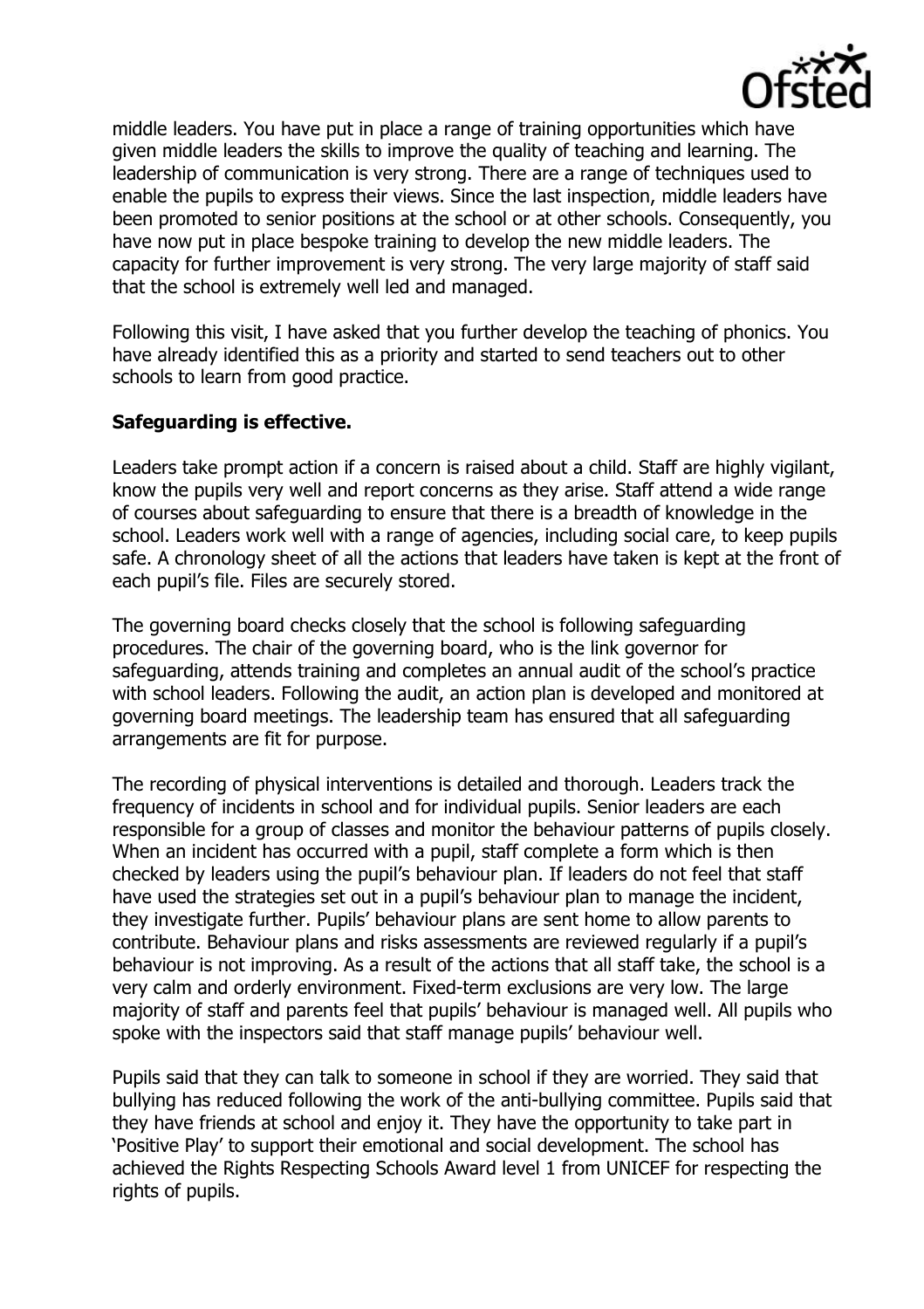

The recruitment of staff is very rigorous. Any gaps in applicants' employment history are checked. All the other necessary checks have been carried out and dated. The recruitment files of staff are well organised.

# **Inspection findings**

- All leaders are improving the school. Leaders monitor the quality of teaching closely to check that the needs of all pupils are being met. There is a comprehensive and highly successful programme of training in place for all staff, to enable them to improve their performance. The performance-management process is rigorous and only good performance is rewarded. Leaders' actions to improve teaching have been successful and have enabled pupils to continue to make strong progress.
- Leaders closely monitor the pupils' progress and put apt interventions in place if a pupil is at risk of underachieving. Conversely, if a pupil has met their target, the targets are increased immediately to offer further challenge. Pupils' progress is outstanding from their different starting points.
- Teachers are very enthusiastic and most successfully engage pupils in learning. They use praise to motivate pupils and a range of communication techniques to allow pupils to express themselves. Pupils are able to communicate their responses through a variety of ways. These include eye-gaze, using picture symbols, signing and recorded messages. Teaching assistants support pupils' learning extremely well, following the teachers' very useful advice to ensure a consistent approach to learning.
- The governing board has received extensive training from the local authority. The impact of this is evident through its very comprehensive monitoring of the school's work. Governors ask searching and pertinent questions of leaders to check that the school's provision continues to be outstanding. They particularly analyse pupils' performance and have a very good knowledge of how well pupils are achieving in each key stage.
- The curriculum is successfully tailored to meet the needs of the pupils. Teachers provide a sensory curriculum for pupils who have severe and complex learning needs and sensory and/or physical needs. This develops pupils' responsiveness to different situations. In one class, a teacher used a spray to enable pupils to smell the scent and identify what day of the week it was. The sensory garden, which is maintained by pupils, greatly enhances this part of the curriculum.
- **Pupils who have physical needs have access to physiotherapy, and staff are trained** in a programme to develop pupils' core stability to help them move more easily. Through this provision, pupils make very strong progress in their physical development.
- **Pupils have access to appropriate reading books. However, leaders have identified** that the teaching of phonics needs to improve further to promote pupils' reading and writing skills. Currently, pupils, particularly the most able pupils, do not get enough opportunities to practise saying the letter sounds and linking the sound to the shape of letters. Consequently, pupils' strategies for reading unknown words are not as well